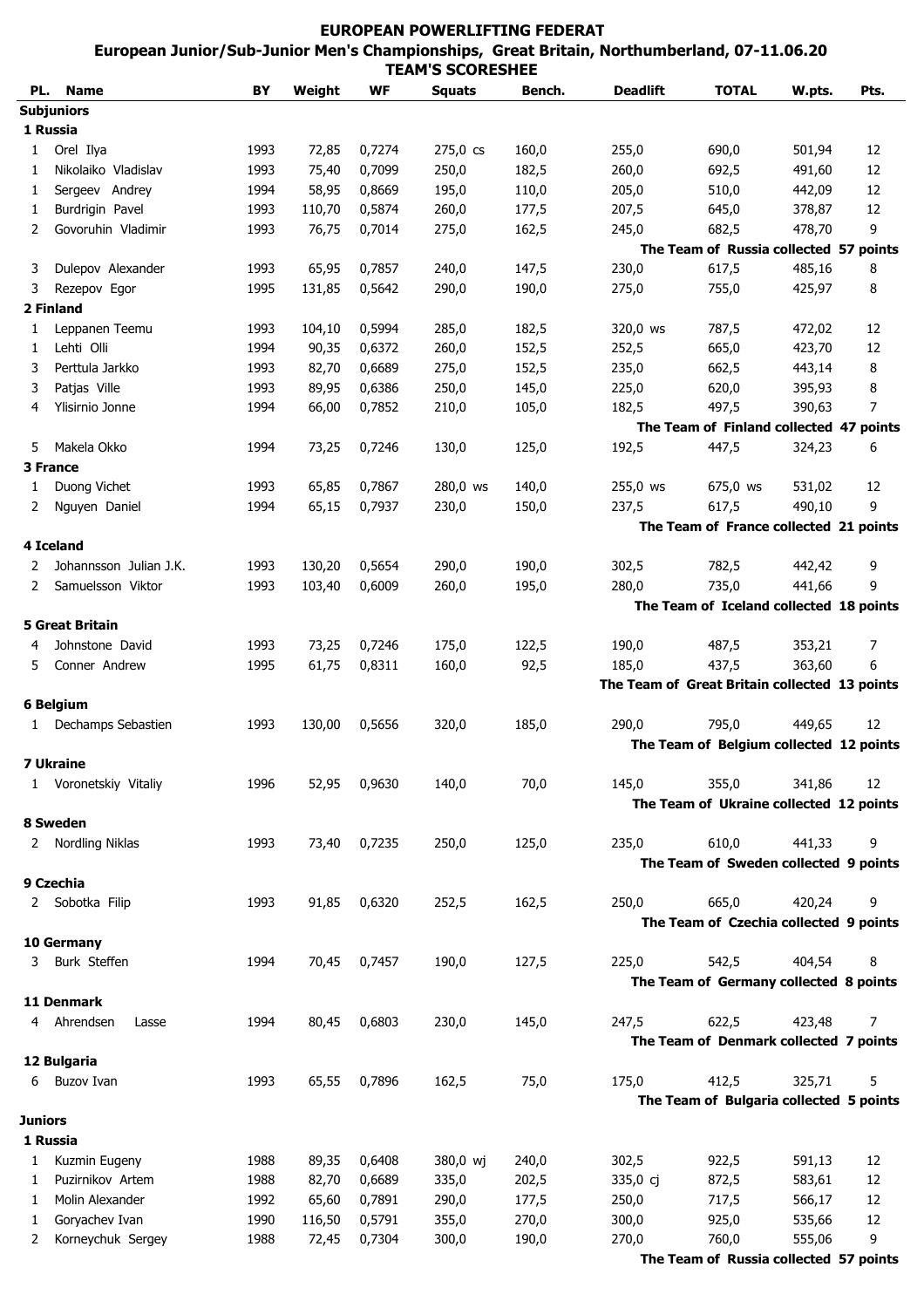| 2 | Mamaykin Aleksey            | 1989 | 58,80  | 0,8689 | 225,0    | 132,5 | 217,5    | 575,0                                         | 499,61 | 9  |
|---|-----------------------------|------|--------|--------|----------|-------|----------|-----------------------------------------------|--------|----|
| 3 | Mustafazade Nidzat          | 1991 | 104,50 | 0,5986 | 345,0    | 220,0 | 295,0    | 860,0                                         | 514,79 | 8  |
| 5 | Eliseev Pavel               | 1988 | 92,65  | 0,6294 | 340,0    | 180,0 | 300,0    | 820,0                                         | 516,06 | 6  |
|   | 2 Ukraine                   |      |        |        |          |       |          |                                               |        |    |
| 1 | Semenenko Dmytro            | 1988 | 104,10 | 0,5994 | 400,0 wj | 240,0 | 340,0    | 980,0 cj                                      | 587,41 | 12 |
|   |                             |      |        |        |          |       |          |                                               |        |    |
| 1 | Barannik Mykola             | 1989 | 72,55  | 0,7296 | 312,5    | 192,5 | 270,0    | 775,0                                         | 565,47 | 12 |
| 1 | Antoniuk Sergii             | 1991 | 58,55  | 0,8724 | 257,5    | 145,0 | 217,5    | 620,0                                         | 540,88 | 12 |
| 2 | Smandych Dmytro             | 1990 | 90,75  | 0,6358 | 340,0    | 225,0 | 310,0    | 875,0                                         | 556,28 | 9  |
| 3 | Potapenko Myhaylo           | 1991 | 117,90 | 0,5774 | 350,0    | 245,0 | 302,5    | 897,5                                         | 518,21 | 8  |
|   |                             |      |        |        |          |       |          | The Team of Ukraine collected 53 points       |        |    |
| 3 | Yasenetskiy Oleg            | 1991 | 57,30  | 0,8904 | 232,5    | 140,0 | 200,0    | 572,5                                         | 509,75 | 8  |
|   | 3 Norway                    |      |        |        |          |       |          |                                               |        |    |
| 1 | Christensen Carl Yngvar     | 1990 | 160,20 | 0,5481 | 422,5 cj | 295,0 | 362,5    | 1080,0 wj                                     | 591,94 | 12 |
| 2 | Bakkelund Kjell Egil        | 1988 | 82,30  | 0,6709 | 315,0    | 225,0 | 285,0    | 825,0                                         | 553,49 | 9  |
|   |                             |      |        |        |          |       |          |                                               |        |    |
| 2 | Bergan Bo Andre             | 1989 | 113,95 | 0,5825 | 365,0    | 225,0 | 315,0    | 905,0                                         | 527,16 | 9  |
| 4 | Lindseth Joachim            | 1992 | 105,35 | 0,5969 | 340,0    | 215,0 | 320,0    | 875,0                                         | 522,28 | 7  |
| 4 | Eikeland Skadsem Kristoffer | 1989 | 101,25 | 0,6056 | 310,0    | 220,0 | 317,5    | 847,5                                         | 513,24 | 7  |
|   |                             |      |        |        |          |       |          | The Team of Norway collected 44 points        |        |    |
| 9 | Folkeseth Hans Erik         | 1989 | 69,20  | 0,7561 | 235,0    | 152,5 | 230,0    | 617,5                                         | 466,89 | 2  |
|   | Walgermo Stian              | 1988 | 104,20 | 0,5992 | 345,0    | —     | 320,0    | $-$ Out                                       |        | 0  |
|   | <b>4 Great Britain</b>      |      |        |        |          |       |          |                                               |        |    |
| 3 | Jones Michael               | 1988 | 147,00 | 0,5549 | 295,0    | 227,5 | 297,5    | 820,0                                         | 455,01 | 8  |
|   |                             |      |        |        |          |       |          |                                               |        |    |
| 4 | Manuel Stephen              | 1988 | 91,05  | 0,6347 | 315,0    | 195,0 | 315,0    | 825,0                                         | 523,62 | 7  |
| 4 | <b>Tyers Steven</b>         | 1990 | 62,30  | 0,8246 | 210,0    | 132,5 | 225,0    | 567,5                                         | 467,96 | 7  |
| 6 | Cannings Alister            | 1991 | 72,85  | 0,7274 | 262,5    | 152,5 | 237,5    | 652,5                                         | 474,66 | 5  |
| 7 | Chahal Sunil                | 1992 | 73,50  | 0,7228 | 247,5    | 180,0 | 225,0    | 652,5                                         | 471,62 | 4  |
|   |                             |      |        |        |          |       |          | The Team of Great Britain collected 31 points |        |    |
| 7 | Spiers Andrew               | 1991 | 90,40  | 0,6370 | 260,0    | 187,5 | 275,0    | 722,5                                         | 460,23 | 4  |
| 8 | Beaumont Louis              | 1991 | 114,05 | 0,5824 | 255,0    | 175,0 | 260,0    | 690,0                                         | 401,82 | 3  |
| 9 | Duff James                  | 1992 | 76,15  | 0,7052 | 280,0    | 137,5 | 235,0    | 652,5                                         | 460,11 | 2  |
|   |                             |      |        |        |          |       |          |                                               |        |    |
|   | 5 Poland                    |      |        |        |          |       |          |                                               |        |    |
| 3 | Baran Michal                | 1988 | 92,40  | 0,6301 | 330,0    | 242,5 | 290,0    | 862,5                                         | 543,46 | 8  |
| 3 | Wierzbicki Krzysztof        | 1990 | 82,80  | 0,6685 | 285,0    | 180,0 | 327,5    | 792,5                                         | 529,78 | 8  |
| 4 | Polecki Bartlomiej          | 1988 | 58,85  | 0,8682 | 220,0    | 142,5 | 200,0    | 562,5                                         | 488,36 | 7  |
| 5 | Galecki Piotr               | 1988 | 73,60  | 0,7221 | 265,0    | 147,5 | 260,0    | 672,5                                         | 485,61 | 6  |
|   |                             |      |        |        |          |       |          | The Team of Poland collected 29 points        |        |    |
|   | Jarota Kamil                | 1991 | 138,85 | 0,5595 |          |       | 317,5    | $-$ Out                                       |        | 0  |
|   | <b>6 Germany</b>            |      |        |        |          |       |          |                                               |        |    |
|   |                             |      | 134,95 |        | 340,0    | 195,0 | 282,5    |                                               |        |    |
| 4 | Loeper Benjamin             | 1988 |        | 0,5620 |          |       |          | 817,5                                         | 459,43 | 7  |
| 5 | <b>Bottger Marcus</b>       | 1990 | 100,85 | 0,6066 | 320,0    | 212,5 | 285,0    | 817,5                                         | 495,85 | 6  |
| 6 | Dimmel Artur                | 1991 | 82,90  | 0,6680 | 260,0    | 175,0 | 287,5    | 722,5                                         | 482,63 | 5  |
| 7 | Curth Vincent               | 1991 | 79,55  | 0,6851 | 280,0    | 170,0 | 252,5    | 702,5                                         | 481,31 | 4  |
|   |                             |      |        |        |          |       |          | The Team of Germany collected 22 points       |        |    |
|   | 7 Latvia                    |      |        |        |          |       |          |                                               |        |    |
| 2 | Peca Matis                  | 1988 | 104,45 | 0,5987 | 332,5    | 230,0 | 297,5    | 860,0                                         | 514,88 | 9  |
| 2 | Kruze Martins               | 1988 | 132,85 | 0,5635 | 357,5    | 235,0 | 320,0    | 912,5                                         | 514,14 | 9  |
|   |                             |      |        |        |          |       |          | The Team of Latvia collected 18 points        |        |    |
|   |                             |      |        |        |          |       |          |                                               |        |    |
|   | 8 France                    |      |        |        |          |       |          |                                               |        |    |
| 2 | Didon Dimitri               | 1991 | 65,40  | 0,7911 | 250,0    | 135,0 | 277,5 cj | 662,5                                         | 524,10 | 9  |
| 3 | Poinson Adrien              | 1991 | 71,85  | 0,7349 | 255,0    | 210,0 | 245,0    | 710,0                                         | 521,74 | 8  |
|   |                             |      |        |        |          |       |          | The Team of France collected 17 points        |        |    |
|   | 9 Denmark                   |      |        |        |          |       |          |                                               |        |    |
| 4 | Beermann Jacob              | 1989 | 73,70  | 0,7214 | 275,0    | 145,0 | 272,5    | 692,5                                         | 499,56 | 7  |
| 6 | Futtrup Casper              | 1989 | 104,15 | 0,5993 | 305,0    | 220,0 | 275,0    | 800,0                                         | 479,44 | 5  |
| 6 | Mikkelsen Jesper            | 1989 | 111,75 | 0,5857 | 320,0    | 190,0 | 290,0    | 800,0                                         | 468,56 | 5  |
|   |                             |      |        |        |          |       |          |                                               |        |    |
|   |                             |      |        |        |          |       |          | The Team of Denmark collected 17 points       |        |    |
|   | 10 Finland                  |      |        |        |          |       |          |                                               |        |    |
| 3 | Kettunen Arto               | 1989 | 65,40  | 0,7911 | 232,5    | 152,5 | 227,5    | 612,5                                         | 484,54 | 8  |
| 8 | Viiperi Miika               | 1988 | 82,65  | 0,6692 | 270,0    | 177,5 | 252,5    | 700,0                                         | 468,40 | 3  |
|   |                             |      |        |        |          |       |          | The Team of Finland collected 11 points       |        |    |
|   | 11 Czechia                  |      |        |        |          |       |          |                                               |        |    |
| 4 | Sedlacek Jakub              | 1988 | 82,35  | 0,6707 | 305,0    | 225,0 | 260,0    | 790,0                                         | 529,81 | 7  |
| 8 | Tkadlec Lukas               | 1989 | 73,60  | 0,7221 | 245,0    | 155,0 | 230,0    | 630,0                                         | 454,92 | 3  |
|   |                             |      |        |        |          |       |          |                                               |        |    |